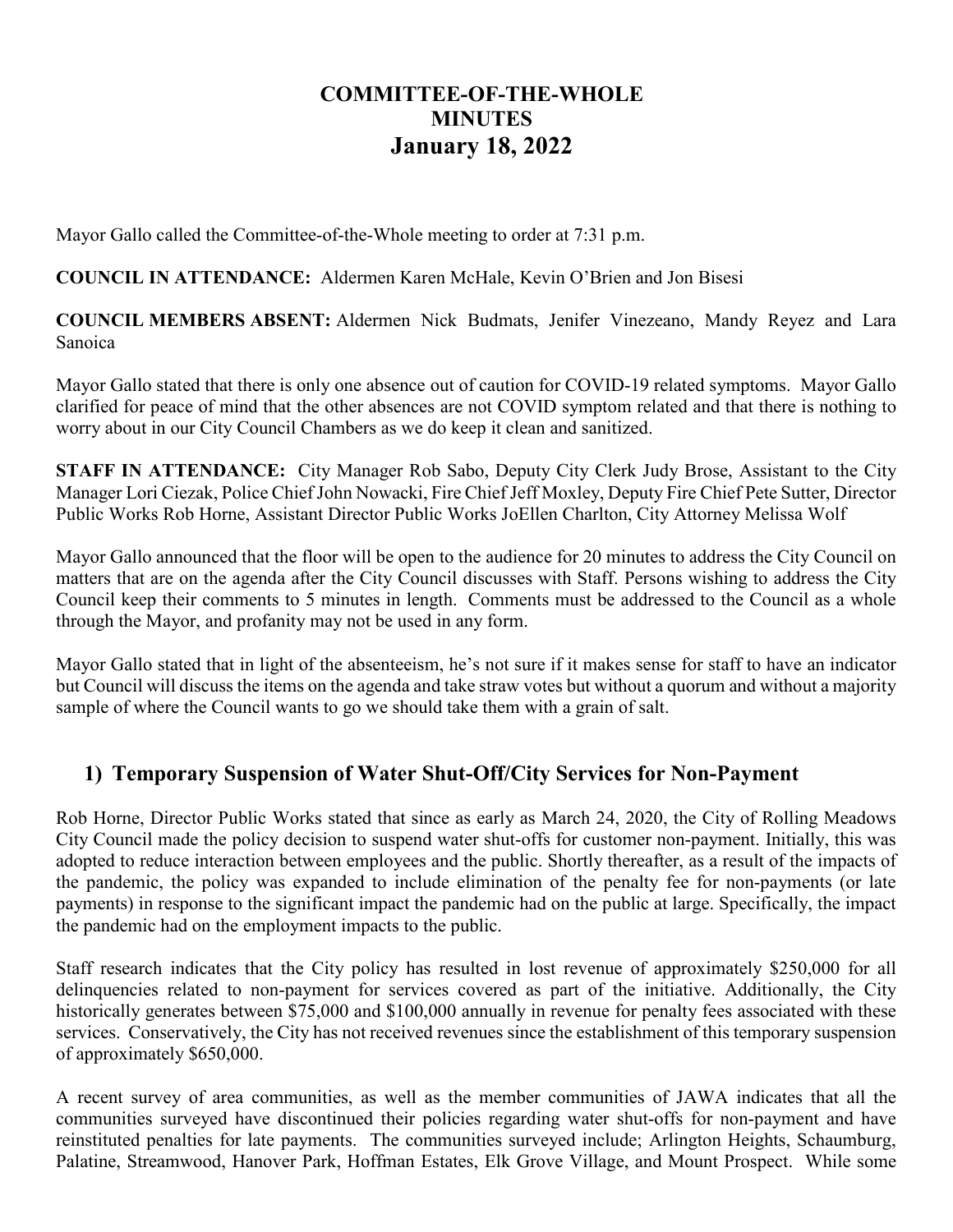January 18, 2022 COW Minutes Page **2** of **6**

communities reinstated these items as early as the fall of 2020, most communities surveyed reinstated their water shut-off and penalty policies by May of 2021. The latest community surveyed reinstituted these policies by September of last year.

During previous meeting discussions, the Council expressed concerns regarding the City's unemployment rate. While the City is still not experiencing the lower rates consistent with those years immediately preceding the pandemic, the rate last year (2021) is consistent with or lower than rates from 2009 through 2013. City residents no doubt were affected by the recession that occurred between 2009 and 2011, but research was unable to identify similar local assistance policies established at that time. Research indicated that, in general, the national unemployment rate trends between 1% and 3 % lower than the City of Rolling Meadows, for each year over the last twenty (20) years.

While staff is cognizant of the benefits that this policy has made to community, there are measures that can be taken to assist residents, such as payment plans, that are less impactful to City revenues. Additionally, staff suspects that some customers may have grown accustom to these policies, and may simply be taking advantage of the Council's good intentions.

Staff was seeking direction on whether or not the temporary suspension of water shut-offs for non-payment, delinquent payments, and suspension of penalty fees for non-payment or late payment should be reinstated per the City's standard procedures.

Mayor Gallo stated that there are internal and external factors that Council needs to consider before giving clear direction and waiting another month would not be detrimental until we get more data. Mayor Gallo would like to look at the data and identify trends and identify those that are in need and develop a policy to help them.

Mayor Gallo suggested that we should find alternate solutions if we can't go back to the original policies. What's the next best option that maybe meets the best of both worlds vs. just on or off or policy in place or policy not in place.

Alderman McHale asked that when residents that have a hardship call, does staff work with them in other ways to avoid shut off or does staff give them a payment plan and keep in touch with them? How does the process work? Rob Horne stated that this item would be brought to you by the Finance Director as the entire process us run through Finance. The Finance Department makes several attempts over the course of several months to get payment made and the last resort is the water shut off. Alderman McHale stated that however we go about reinstating late fees and penalties, if we send a notice in next water bill, the people that truly have a hardship will call and make arrangements.

Mayor Gallo stated that at the time Council provided direction to suspend late fees and issues related to hardship, does that mean that staff and Finance Department documented who's enduring a hardship or was it just documented as a missed/late/half payment? Rob Horne stated that he believes that's what happened but does not want to misspeak on behalf the Finance Department but based on the number it was noted as unpaid and tracked and did not follow the steps that we normally would to recoup that money. Ultimately, the City can recover those dollars through the real estate transfer stamp process that happens when the house sells but that can be 20 years from now.

Mayor Gallo asked if the Council has access to the number of residents that are enduring a hardship to determine how many residential vs. business and then identify those on the list as being pre-pandemic as well. To see if there are trends with certain households or certain businesses and see if they're historically encountering hardships more frequently than before 2020. Rob Sabo stated the staff will follow up with Utility Billing and Finance Staff. Mayor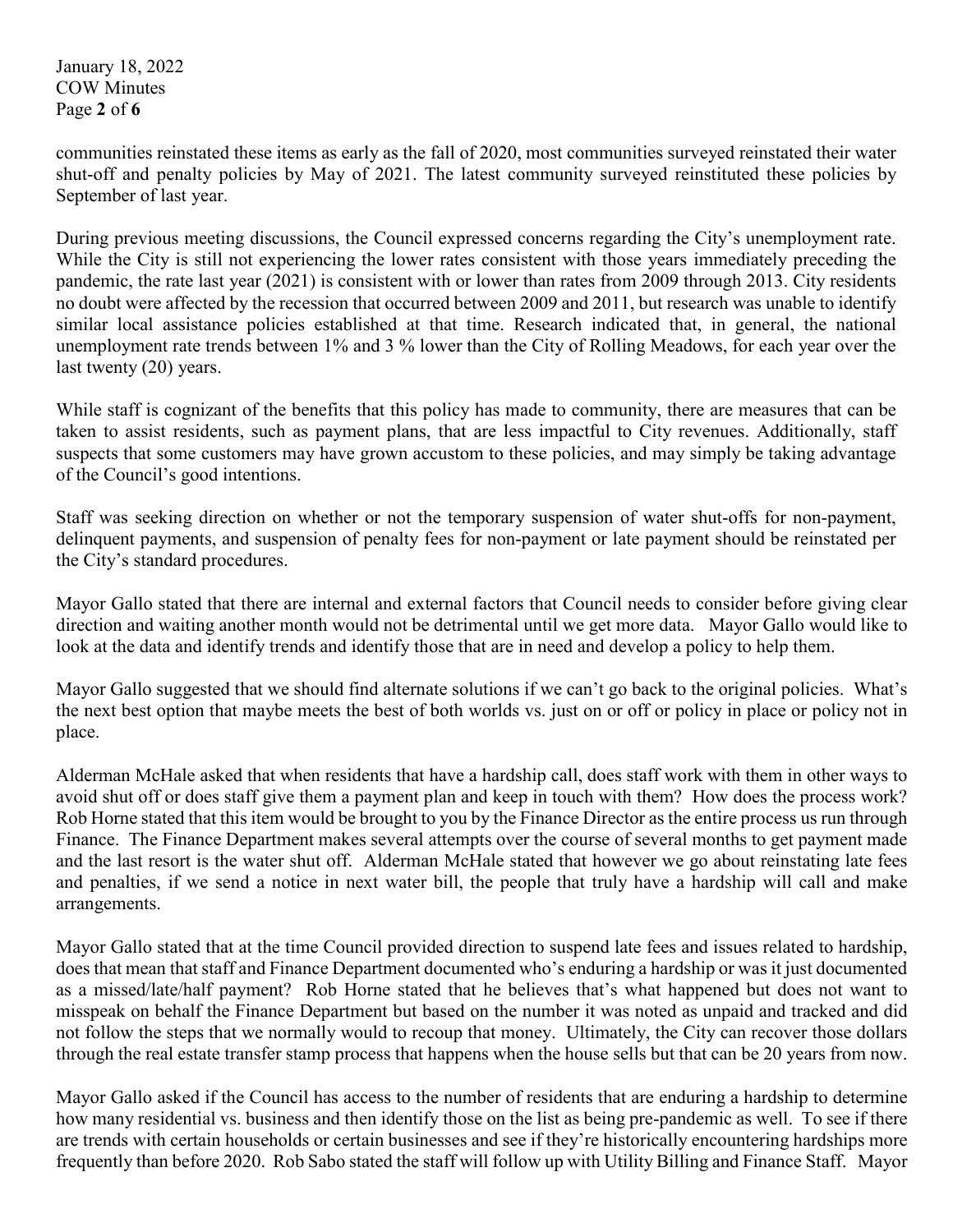January 18, 2022 COW Minutes Page **3** of **6**

Gallo thinks it would be important for the Council to have those numbers to help provide greater clarity or opportunities to move forward as a result of having that information.

Mayor Gallo stated that we should use this time to get more clarity of the number of those enduring this hardship and the blend between businesses vs. residents that will help us identify how we pursue capturing the revenue. If Council has access to how many households and businesses are actually encountering a hardship, we can help identify a process to connect with the individually as well as we can and then to figure out what the next steps are for most of them, all of them or a small portion of them. There is also a report from Cook County dated June 24, 2021 and was presented to the City Council from former Finance Director Gallagher through the DCEO and on page 4 it does say that the American Rescue Plan Act (ARPA) revenue can be used to replace public sector revenue loss. We know we have ARPA funding and we know that Cook County has funding that they want to trickle down to the member municipalities of Cook County and we can use the money for lost revenues to support general government services and infrastructure as a result of the hardships in the pandemic so there might be a solution there as well. Rob Horne stated that we have someone following up on a Cook County program where residents can apply to get water bills paid. Mayor Gallo stated that if the numbers are aligned in a sense that we are back in a position pre-pandemic, the City Council should explore reinstituting a policy to allow the City to capture revenue moving forward. We have an obligation to our residents to identify those who are truly in need and find opportunities to assist them whenever and at all possible. We might need a little bit of time and we also need other Councilmembers so that they can express the position from their constituents as well. This month may buy us that opportunity but apologizes that we can't give you greater clarity this evening. Rob Horne stated that this is something that he brought up to make sure it didn't slip through the cracks and to know what to do moving forward.

Alderman O'Brien inquired that the cost of \$250,000 that we pay to JAWA is paid from the Utility Fund with monies that are already in that Fund? Rob Sabo stated that given that the Utility Fund is an Enterprise Fund and water revenue coming in must be re-spent on water expenditures so he would suspect that is the case that those funds are going through the Utility Fund. In part it's paying for JAWA and in part it's paying for our time and infrastructure to upkeep the water system as well.

Council discussed this matter and Mayor Gallo stated that Council can't give Staff direction tonight but hopefully within the next month we'll have statistics accompanying the situation and can then provide direction.

## **2) Cannabis Dispensaries in Commercial Zoning Districts East of New Wilke**

JoEllen Charlton, Assistant Director Public Works stated that when Medical Cannabis was authorized by the state in 2013, the City of Rolling Meadows amended its Zoning Code to allow Medical Cannabis Cultivation Centers and Dispensaries as special uses in the M-1 Zoning District. The City's only existing dispensary, Nature's Care on Rohlwing Road, was authorized under those provisions. It continues to operate today as an adult use (aka "recreational") facility pursuant to amendments adopted by the City in 2019, in response to the State's authorization that became effective January 1, 2020. With each set of codes and amendments, the City largely utilized model codes provided by the Illinois Municipal League that were based on State requirements at the time, and modified to address local concerns. Each amendment was brought forward in response to specific business inquiries, as it was thought regulations would be better written if the City could better understand the specific needs of this fast-changing business model, which continues to be heavily regulated by the State.

Over the past several months, staff has been fielding inquiries from cannabis dispensaries wishing to open in Commercially ("C") zoned properties, mostly in the commercial areas east of New Wilke Road with Algonquin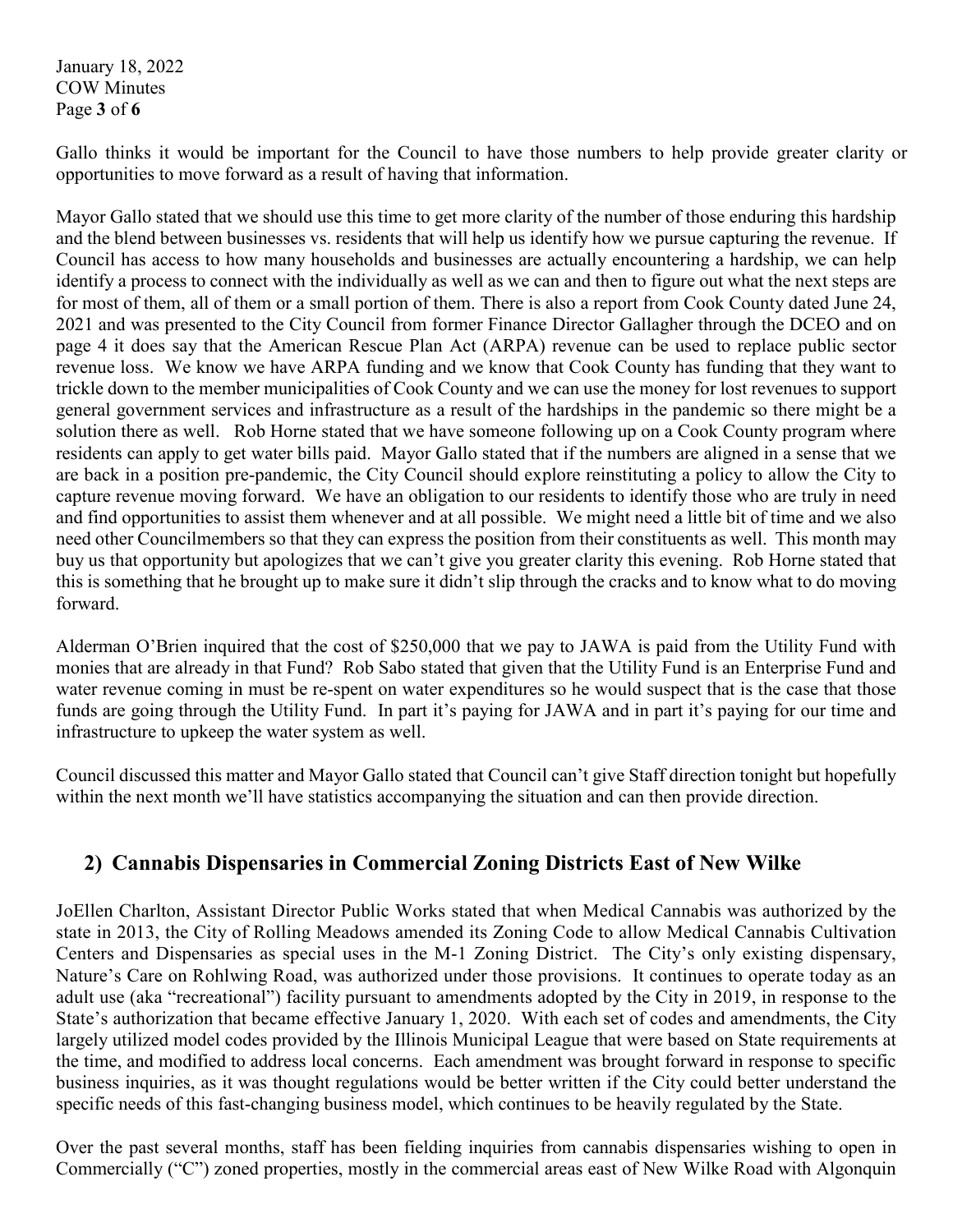January 18, 2022 COW Minutes Page **4** of **6**

or Golf Road addresses. As stated above, current regulations only allow dispensaries as special uses in Manufacturing ("M") zoned properties. Staff is seeking Council concurrence to process a city-initiated text amendment on commercially zoned properties east of New Wilke Road, as shown in the map to the right, to accommodate dispensary uses only. Key issues for Council's consideration are discussed in more detail below.

Location Considerations:

*Permitted or Special Use.* Traditional zoning identifies which zoning district or districts a particular use is appropriate in, and then determines whether the use should be a permitted use or a special use. Permitted uses are allowed pursuant to securing necessary business licenses and building permits. Special uses trigger public hearings and approval of an ordinance by the City Council before business licenses and building permits can be requested. Special uses consider whether the specifics of the case warrant the imposition of any special conditions of approval that might help mitigate negative impacts on surrounding properties. As mentioned above, all cannabis uses in Rolling Meadows are currently regulated as special uses in Manufacturing ("M") zoning districts. Because of the sensitive nature of this use, and the ever-changing state requirements that impact how a building and property must be equipped, staff continues to recommend these uses be authorized as special uses.

*Separations.* Currently, the City Code highly restricts where in the "M" districts the various cannabis uses are allowed, mostly based on earlier requirements by the State. For example, early state regulations included separations between cannabis uses and certain sensitive uses like schools, daycares, churches, etc. Most of these State locational requirements were dropped when the newer adult use regulations were adopted in 2019, however many of the separation requirements remain in the City's codes as follows:

- 1. The City's code does not allow a dispensary within 1,000 feet of the property line of a pre-existing public or private nursery school, preschool, primary or secondary school, day care center, day care home or residential care home. Learning centers and vocational/trade centers shall not be classified as a public or private school for purposes of this Section.
- 2. Dispensaries may not be located within 1,000 feet of the property line of a vacant property zoned residential or a pre-existing use or structure on a property zoned and used for residential purposes.

The State no longer has these separation requirements, with the only remaining regulation requiring a separation of 1,500 feet between separate cannabis uses, although there are now exceptions to that rule.

Unlike many of the City's commercially zoned areas that are relatively small, with residential neighborhoods immediately adjacent the commercial zones, the proposed locations east of New Wilke Road constitute a large area of commercial property, where the closest residential properties are not adjacent, but across a major road. Some commercial zoned properties in these areas would not qualify if the existing 1,500 foot separation would remain. For example, there are multi-family residential uses in the City on the west side of New Wilke across the street from commercially zoned properties that might qualify for dispensaries if the 1,500 foot separation requirement were removed.

Residential properties also exist on the north side of Algonquin in Arlington Heights that are within 1,500 of commercial properties located on the south side of Algonquin in the Market Place shopping center area. Staff is requesting Council's feedback on removing or reducing the 1,500 foot separation requirement and believes the area east of New Wilke is suitable for these uses with minimal to no impact on residential uses. If there are concerns about the proximity of cannabis uses for multi-family properties on the west side of New Wilke road, the new code could authorize east of New Wilke, but with Golf or Algonquin addresses.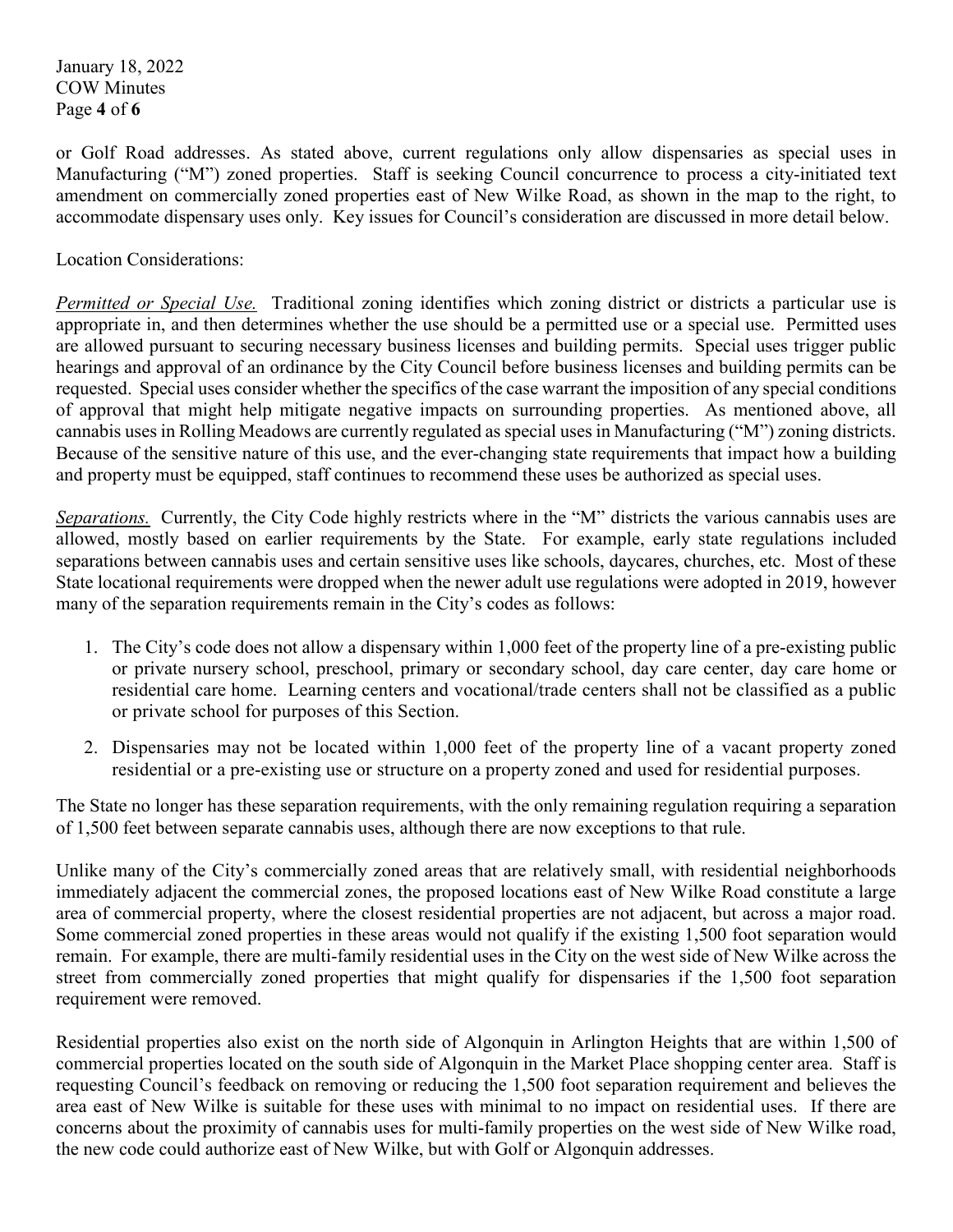January 18, 2022 COW Minutes Page **5** of **6**

*Single Use Property and Shared Parking:* Another City requirement that has carried through from the beginning is a requirement that dispensing facilities not be established in multi-tenant buildings or on properties that share parking with other uses. The result is that dispensaries must be located in stand-alone, single-use properties that have their own parking. Prospective dispensaries are providing the City with examples of dispensaries in neighboring communities and suburbs that are located in multi-tenant commercial areas with shared parking, such as the dispensary in Naperville shown to the right. Staff supports this modification given the commercial area being considered east of New Wilke Road would result in minimal impacts on residential and other sensitive uses.

Process: Staff is preparing the annual Zoning Ordinance "clean up" for public hearing before the Planning and Zoning Commission at their February meeting. This annual process is designed to be a City initiated text amendment petition intended to "clean up" inconsistencies in the code identified throughout the year. This process can also be utilized for other amendments deemed appropriate. Staff has included a discussion of these dispensary amendments in the public notice for that meeting in anticipation of Council support to proceed. If Council is opposed to proceeding with the amendments or wishes to spend more time evaluating the amendment, they will be removed from the petition and planned February public hearing before the Planning and Zoning Commission.

Summary: Recent inquiries from prospective cannabis dispensaries to locate on commercially zoned properties east of New Wilke Road cannot be accommodated without a text amendment to add them as special uses in Commercial zoning districts. The City's current code only allows them in manufacturing zoning districts as special uses.

- Staff supports text amendments that allow for dispensaries in commercial zoned properties in the area east of New Wilke Road, because there would be little to no impact on nearby residential properties or other sensitive uses like churches and schools, which are common in the City's Kirchoff Road and Plum Grove Road commercial corridors.
- Staff supports removing all separation restrictions for dispensaries for this newly designated area that are no longer required by the state.
- Staff supports allowing dispensaries in this area in multi-tenant buildings with shared parking.

With Council concurrence to proceed as recommended by staff above, the necessary text amendments will be processed as part of the Zoning Ordinance clean up currently scheduled for public hearing in February.

Following discussion on this topic Mayor Gallo stated that since the 6<sup>th</sup> Ward Alderman is not here and this specific area is in her Ward it would make sense to hold off on the finality of the conversation until she receives feedback from her constituents.

Mayor Gallo took a straw vote to allow staff to move forward with a public hearing on this matter. 3 in favor; 0 opposed; 4 absent.